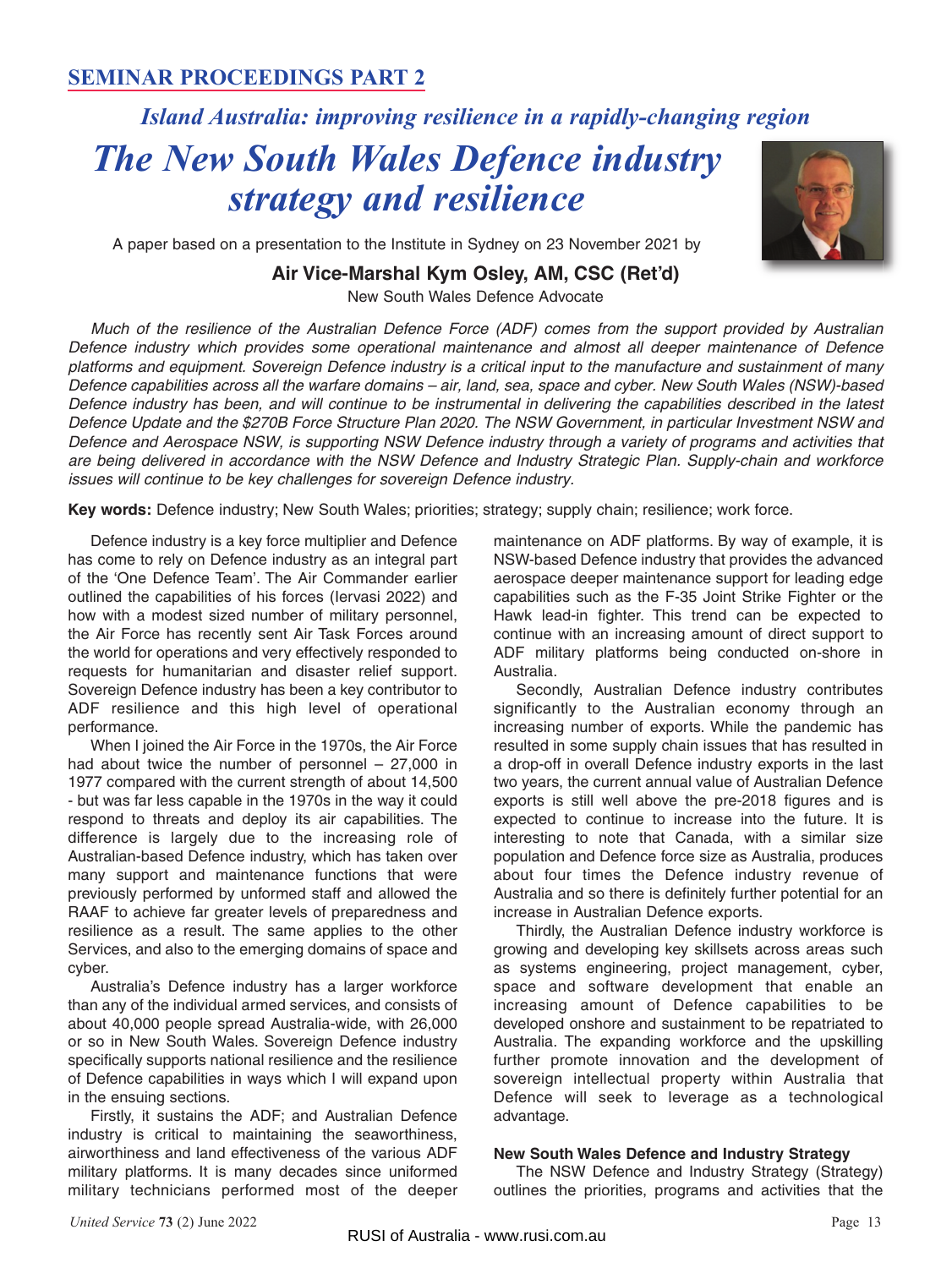NSW Government has and will pursue to assist NSW Defence industry to support all the Defence capabilities and platforms. The Strategy, while first published in 2017, is still relevant but is currently being revised to provide more detail on some recently announced Defence capability initiatives – such as the Guided Weapons Explosive Ordnance Enterprise and the recent decision to establish a nuclear-powered submarine capability and a submarine base on the East coast of Australia.

While some have commented during this seminar that some other States are more publicly vocal about their Defence industry than NSW, the reality is that NSW has a significantly larger Defence industrial base than other States and Territories in most key areas of Defence, including aerospace, weapons, space and cyber. The NSW Government is quite clear in both its Strategy and actions that it is seeking good Defence industrial outcomes to strengthen the ADF's capabilities and resilience.

To foster stronger relationships with Defence, the NSW Government has fostered and funded regional Defence industry groups and the establishment of various Defence-related precincts across the State. For example, the Shoalhaven Defence Industry Group promotes the Defence industry capabilities of various companies that support the RAN bases and Fleet Air Arm operations along the South coast of NSW. Similarly, Defence industry groups in the Riverina-Murray, Hunter-Newcastle area and other locations are being supported by the NSW Government. Dedicated Defence industry precincts are being established in several locations across the State including Western Sydney and near RAAF Williamtown. The aim of the precincts is to provide the presence of larger Defence industry companies to act as a centre of gravity around which smaller medium enterprises and companies that make up the supply chain can cluster to create a vibrant 'Defence-related support eco-system'.

At Williamtown, BAE Systems-Australia provides this centre of gravity as the company selected by the International Joint Strike Fighter (JSF) Program Office to provide the regional deeper maintenance capability for the F-35. Many companies that also support the F-35, including Lockheed Martin, Martin Baker and others are also establishing themselves close to their key customer – Defence at RAAF Williamtown. In the case of the F-35 and other advanced aerospace capabilities, this 'ecosystem' needs to be near the aircraft operators for supply chain resilience reasons, and not hundreds of kilometres away. I know Commander Air Combat Group and all other operational ADF commanders would like to be able to interact closely with the companies and their staff who are providing the direct support that underpins the resilience of their military platforms.

#### **Examples of NSW Industry Support to Defence Resilience**

Defence has nominated 14 sovereign industrial capability priorities (SICPs) which clearly articulate those areas where Defence will look to Australian industry to develop sovereign manufacture and sustainment industrial capabilities. Investment NSW and Defence and

Aerospace NSW pay heed to these SICPs and are working closely with NSW Defence industry and the various Defence/technology precincts and networks to respond to these priorities.

One of those SICPs is underwater warfare technologies which includes nuclear power for submarines. NSW is not only the home of the only Australian nuclear reactor but also has several tertiary institutions that offer advanced qualifications in nuclear physics and nuclear engineering. NSW stands poised to greatly contribute to the skilling of the workforce that will manage the proposed nuclear powered submarine force in the future. Also, NSW could potentially provide a suitable location for an East Coast Submarine Base that Defence is looking to establish in the future.

The research and development activities that were flagged in the Australia, United Kingdom and United States (AUKUS) Defence technology exchange announcement on 16 September 2021, also offer opportunities for NSW companies to support Defence. While the nuclear submarine element of the announcement was widely reported, the AUKUS agreement also encompassed announcement in the media; less widely reported was the agreement for Australia, US and UK to collaborate in the areas of artificial intelligence, cyber capabilities, quantum computing, long range and hypersonic missiles, and underwater systems. These are areas in which New South Wales Defence industry and tertiary institutions has extensive expertise and capability.

Another priority industrial capability for Defence is space. Defence is establishing a space division under Air Vice-Marshal Cath Roberts from early 2022. NSW has many more space-related companies and workers than any other Australian State or Territory and so has a critical role to play in advancing the Defence Space capability, as highlighted in the 2020 New South Wales Space Industry Development Strategy. Of course, there is considerable 'cross-over' between commercial and Defence interests in space, and much Defence resilience in space will come from access to commercially available space technology.

A further priority is Guided Weapons and Explosive Ordnance (GWEO). The Commonwealth Government and Defence seek to develop a sovereign advanced GWEO enterprise. In the past, the ADF has procured almost all advanced GWEO through foreign military sales from the United States or through similar supply chains in other countries. This initiative does not mean that all GWEO will be made in Australia. The GWEO Strategy should use various measures, such as stockpiling of some weapons, making some components, and contributing to global supply chains, to gain a greater assurance of the supply of advanced GWEO for the ADF.

NSW is well placed to contribute here. The Orchard Hills Defence Establishment (in western Sydney) has provided GWEO storage and maintenance for many decades. The Mulwala Propellant Facility in southern NSW makes explosives materials that can be used in GWEO, while Lithgow (west of Sydney) makes hardware for some types of ammunition. Further, there are many companies considering setting up manufacture and support facilities in NSW under the GWEO enterprise.